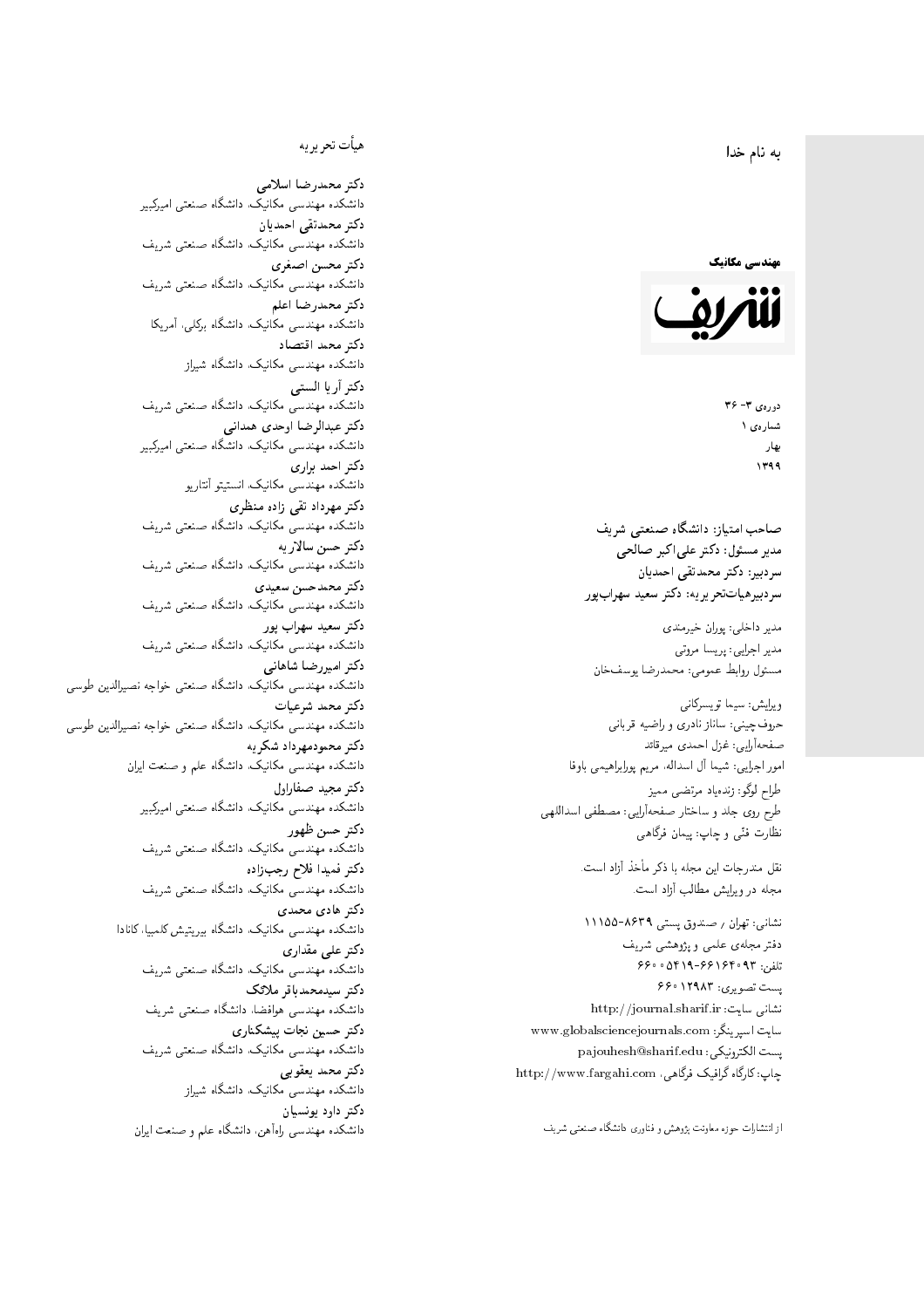هيأت تحريريهي تخصصي

• سردبير تخصصي: دكتر حسن ظهور استاد دانشکدهی مهندسی مکانیک <mark>– دانشگاه صنعتی شریف</mark> دكتر محمدرضا اسلامى استاد دانشکدهی مهندسی مکانیک ــ دانشگاه صنعتی امیرکبیر دکتر فیروز بختیار*ی* نژاد استاد دانشکدهی مهندسی مکانیک <mark>ـ دانشگاه صنعتی امیرکبیر</mark> دكتر اصغر برادران رحيمي استاد دانشکدهی مهندسی ـ گروه مهندسی مکانیک ـ دانشگاه فردوسی مشهد دكتر حسن بصيرت تبريزي استاد دانشکدهی مهندسی مکانیک <mark>ـ دانشگاه صنعتی امیرکبیر</mark> دكتر محمود سليمي استاد دانشکدهی مهندسی مکانیک - دانشگاه صنعتی اصفهان دکتر سعید سهرابپور استاد دانشکدهی مهندسی مکانیک <mark>– دانشگاه صنعتی شریف</mark> دكتر محمود شاكرى استاد دانشکدهی مهندسی مکانیک <mark>– دانشگاه صنعتی امیرکبیر</mark> دكتر محمدمهدى عليشاهي استاد دانشکدهی مهندسی <mark>ـ بخش مهندسی مکانیک ـ دانشگاه شیراز</mark> دكتر سيداحمد فاضل زاده دانشیار دانشکدهی مهندسی – بخش مهندسی مکانیک – دانشگاه شیراز

دكتر بهروز فرشي دانشیار دانشکدهی مهندسی مکانیک \_ دانشگاه علم و صنعت ایران دکت<sub>ر</sub> فرشاد کوثری استاد دانشکده فنبی <mark>ـ گروه مهندسی مکانیک ـ دانشگاه تهران</mark> دکتر علے مقدار**ی** استاد دانشکدهی مهندسی مکانیک \_ دانشگاه صنعتی شریف دکتر علی نوری بروجردی استاد دانشکدهی مهندسی مکانیک \_ دانشگاه صنعتی شریف دكتر محمود يعقوبي استاد دانشکدهی مهندسی ــ بخش مهندسی مکانیک ــ دانشگاه شیراز

### هيأت مشاوران

دكتر محمدعلى اميرى أنشكاه دانشکده، علموم و فنون ــ دانشگاه تهران دكتر عباس ابراهيمي دانشکدهی مهندسی هوافضا ــ دانشگاه صنعتی شریف دكتر محمود ابراهيمي دانشکدهی مهندسی مکانیک ــ دانشگاه علم و صنعت دكتر مرتضى ابراهيمي دانشکدهی مهندسی مکانیک ـــ دانشگاه تهران

دكتر مجيد بنى اسدى دانشکدهی مهندسی مکانیک ــ دانشگاه تهران دكتر ايمان بهمن جهرمي دانشکده ی مهندسی هوافضا ــ پژوهشگاه هوافضا دکتر مهدى جوانبخت دانشکدهی مهندسی مکانیک ــ دانشگاه صنعتی اصفهان دكتر محمدحسن خوشگفتارمنش دانشکدهی مهندسی مکانیک ــ دانشگاه قم دكتر امين ربيعي زاده دانشکدهی مهندسی مواد ــ دانشگاه آزاد اسلامی واحد شیراز دکتر هاد*ی رض*ایی پژوهشکدهی حمل و نقل فضایبی ــ پژوهشگاه فضایبی ایران دكتر محمدرضا سليمى دانشکده ی مهندسی هوافضا ــ پژوهشگاه هوافضا دكتر محمد سفيد دانشکدهی مهندسی مکانیک ــ دانشگاه یزد دكتر حسن شكراللهي دانشکدهی فنبی و مهندسی ــ دانشگاه خوارزمی دكتر ثاراله عباسى دانشکدهی مهندسی مکانیک ــ دانشگاه صنعتی اراک دكتر نعمتاله فولادى پژوهشکدهی حمل و نقل فضایبی ــ پژوهشگاه فضایبی ایران دكتر محمدرضا فروزان دانشکدهی مهندسی مکانیک ــ دانشگاه صنعتی اصفهان دكتر ناصر كردانى دانشکدهی مهندسی مکانیک ــ دانشگاه مازندران دكتر محمد مجدّم دانشکدهی مهندسی مکانیک و انرژی ــ دانشگاه شهید بهشتی دكتر مجتبى موحدى دانشکدهی مهندسی مواد و انرژی ــ دانشگاه صنعتی شریف دكتر أرش ميرعبداله لواساني دانشکدهی مهندسی مکانیک ــ دانشگاه آزاد اسلامی واحد تهران مرکز دكتر مهران مصدرى دانشکده، علموم و فنون نوین ـــ دانشگاه تهران د*ك*تر علي<sub>ا</sub>ضا نوين زاده دانشکدهی مهندسی هواوفضا ــ دانشگاه صنعتبی خواجه نصبیالدین طوسی دكتر محمد وحدى دانشکدهی مهندسی مکانیک - دانشگاه محقق اردبیلی دکتر میریوسف هاشمی دانشکده ی مهندسی مکانیک \_ دانشگاه شهید مدنی آذربایجان



مهندسی مکانیک